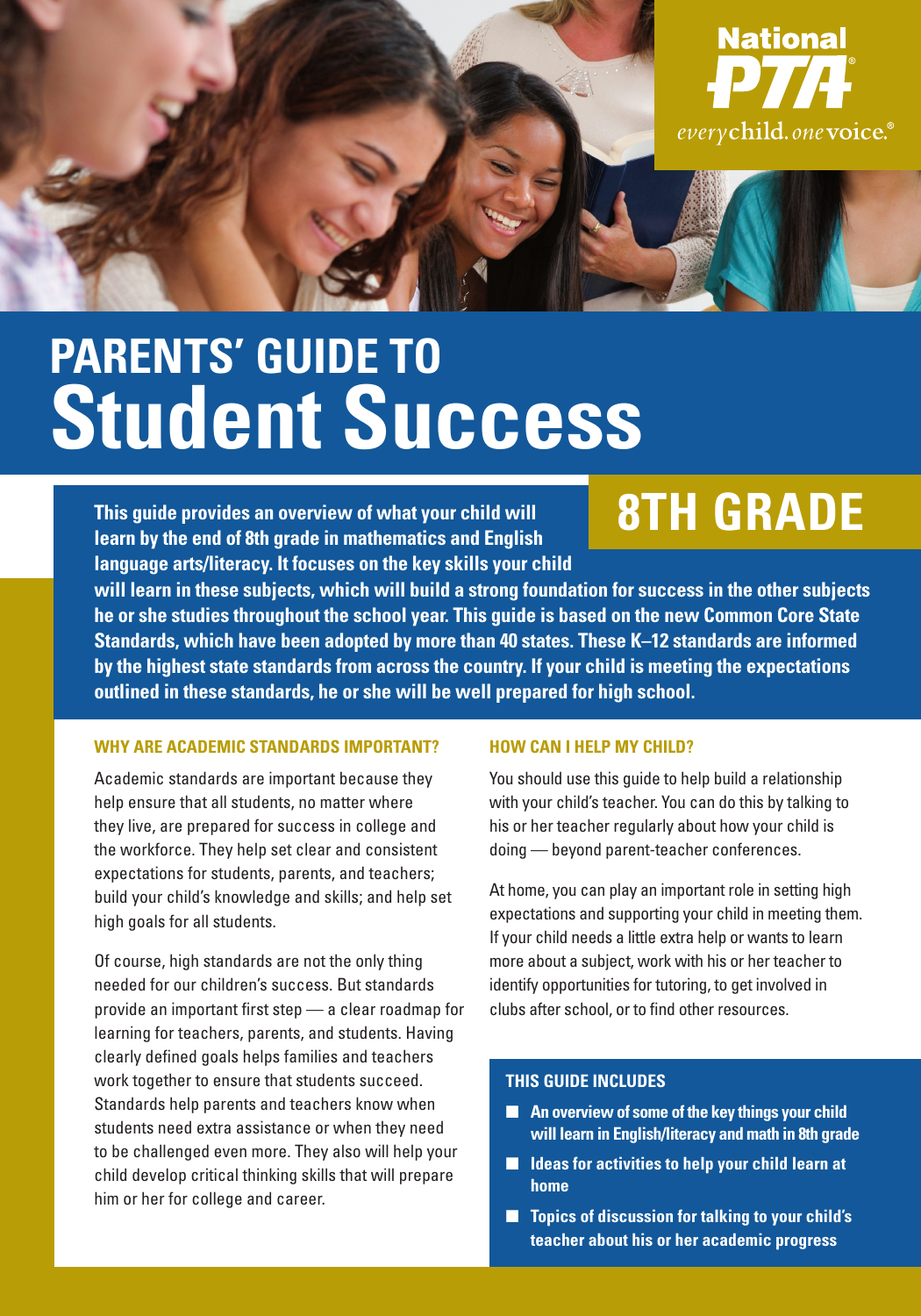# **English Language Arts & Literacy**

To prepare for bigger challenges in high school, 8th grade students must grapple with major works of fiction and nonfiction that extend across cultures and centuries. As they work diligently to understand precisely what an author or speaker is saying, students also must learn to question an author's or speaker's assumptions and assess the accuracy of his or her claims. They also must be able to report findings from their own research and analysis of sources in a clear manner.

### **A Sample of What Your Child Will Be Working on in 8th Grade**

- Citing the evidence that most strongly supports an analysis of what is explicitly stated and/or implied from a book, article, poem, or play
- Analyzing where materials on the same topic disagree on matters of fact, interpretation, or point of view
- Learning how authors support their ideas through word choice, sentence and paragraph structure, and other methods
- Building writing around strong central ideas or points of view; supporting the ideas with sound reasoning and evidence, precise word choices, smooth transitions, and different sentence structures
- Planning and conducting research projects that include several steps and use many credible and documented print and digital sources
- Analyzing the purpose of information presented in diverse media (e.g., print, TV, web) and evaluating its social, political, or commercial motives
- Presenting findings and claims to others, emphasizing key points with relevant evidence and sound reasoning, adapting speech to the audience and the formality of the setting, and responding to questions and comments with relevant observations and ideas
- Using strong, active verbs to create a clear picture for the reader (e.g., *walk, skip, meander, lurch, limp*)
- Interpreting figures of speech (e.g., irony, puns) and developing a large vocabulary of general academic words and phrases

### **Talking to Your Child's Teacher**

ational

#### **Keeping the conversation focused.**

When you talk to the teacher, do not worry about covering everything. Instead, keep the conversation focused on the most important topics. In 8th grade, these include:

- Reading closely and drawing evidence from grade-level fiction and nonfiction works that most strongly supports an analysis of the material
- Developing a rich vocabulary of complex and sophisticated words and using them to speak and write more precisely and coherently

Ask to see a sample of your child's work. Ask the teacher questions such as: Is this piece of work satisfactory? How could it be better? Is my child on track? How can I help my child improve or excel in this area? If my child needs extra support or wants to learn more about a subject, are there resources to help his or her learning outside the classroom?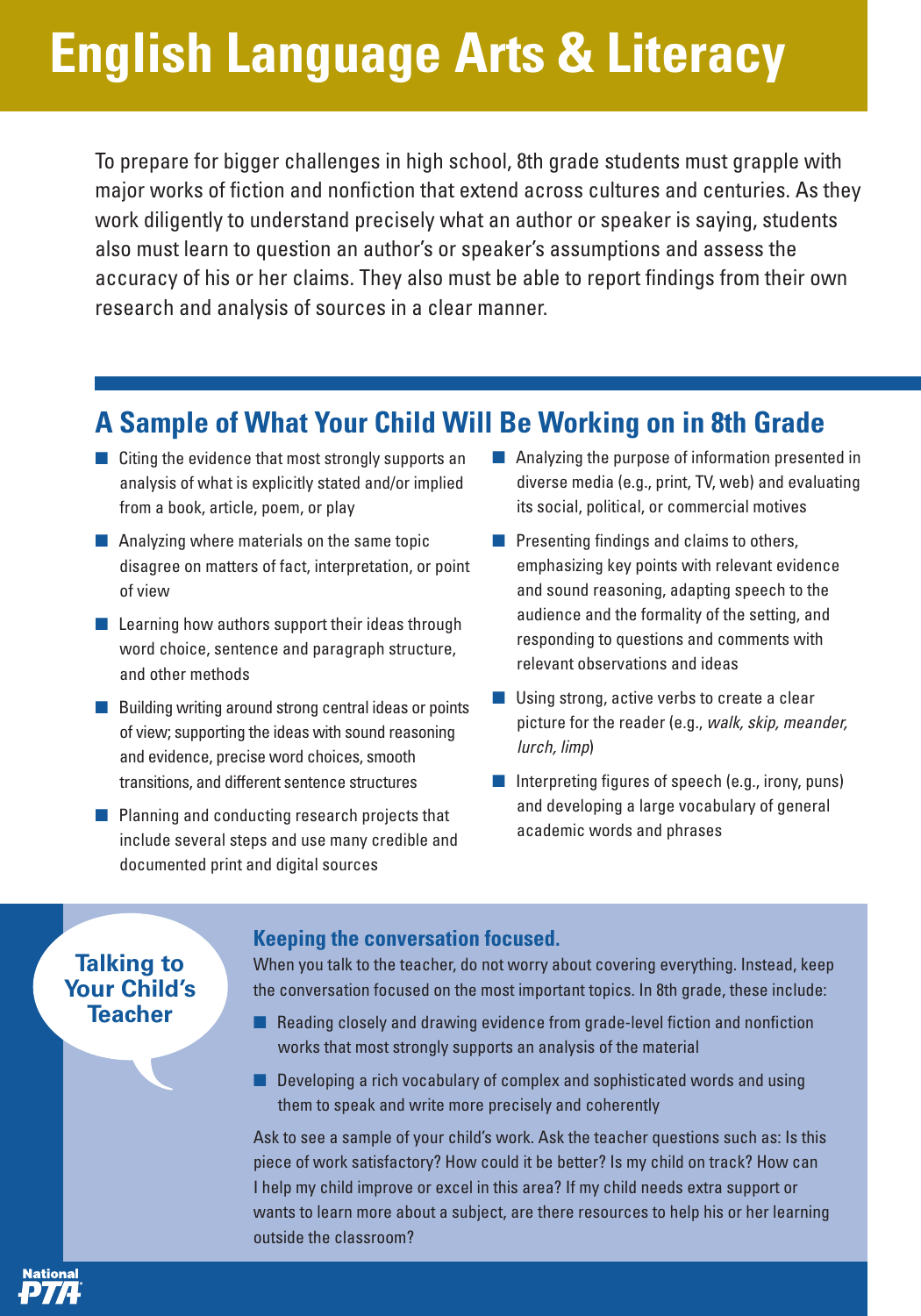# **Mathematics**

In 8th grade, your child will learn a number of skills and ideas that he or she must know and understand to be ready for college and career. Your child will continue to learn how to write and reason with algebraic expressions. Your child also will make a thorough study of linear equations with one and two variables. Building on previous work with relationships between quantities, your child will be introduced to the idea of a mathematical function. And your child will prepare for high school geometry by understanding congruence (same shape and size) and similarity of geometric figures.

## **A Sample of What Your Child Will Be Working on in 8th Grade**

- Understanding slope, and relating linear equations in two variables to lines in the coordinate plane
- **B** Solving linear equations (e.g.,  $-x + 5(x + \frac{1}{3}) =$  $2x - 8$ ); solving pairs of linear equations (e.g.,  $x + 6y = -1$  and  $2x - 2y = 12$ ; and writing equations to solve related word problems
- Understanding functions as rules that assign a unique output number to each input number; using linear functions to model relationships
- Analyzing statistical relationships by using a bestfit line (a straight line that models an association between two quantities)
- $\blacksquare$  Working with positive and negative exponents, square root and cube root symbols, and scientific notation (e.g., evaluating  $\sqrt{36 + 64}$ ; estimating world population as 7 x 109 )
- Understanding congruence and similarity using physical models, transparencies, or geometry software (e.g., given two congruent figures, show how to obtain one from the other by a sequence of rotations, translations, and/or reflections)
- Understanding and applying the Pythagorean Theorem ( $a^2 + b^2 = c^2$ ) to solve problems

### **Keeping the conversation focused.**

When you talk to the teacher, do not worry about covering everything. Instead, keep the conversation focused on the most important topics. In 8th grade, these include:

- Linear equations with one and two variables
- Functions
- Congruence and similarity of geometric figures

Ask to see a sample of your child's work. Ask the teacher questions such as: Is this piece of work satisfactory? How could it be better? Is my child on track? How can I help my child improve or excel in this area? If my child needs extra support or wants to learn more about a subject, are there resources to help his or her learning outside the classroom?

### **Talking to Your Child's Teacher**